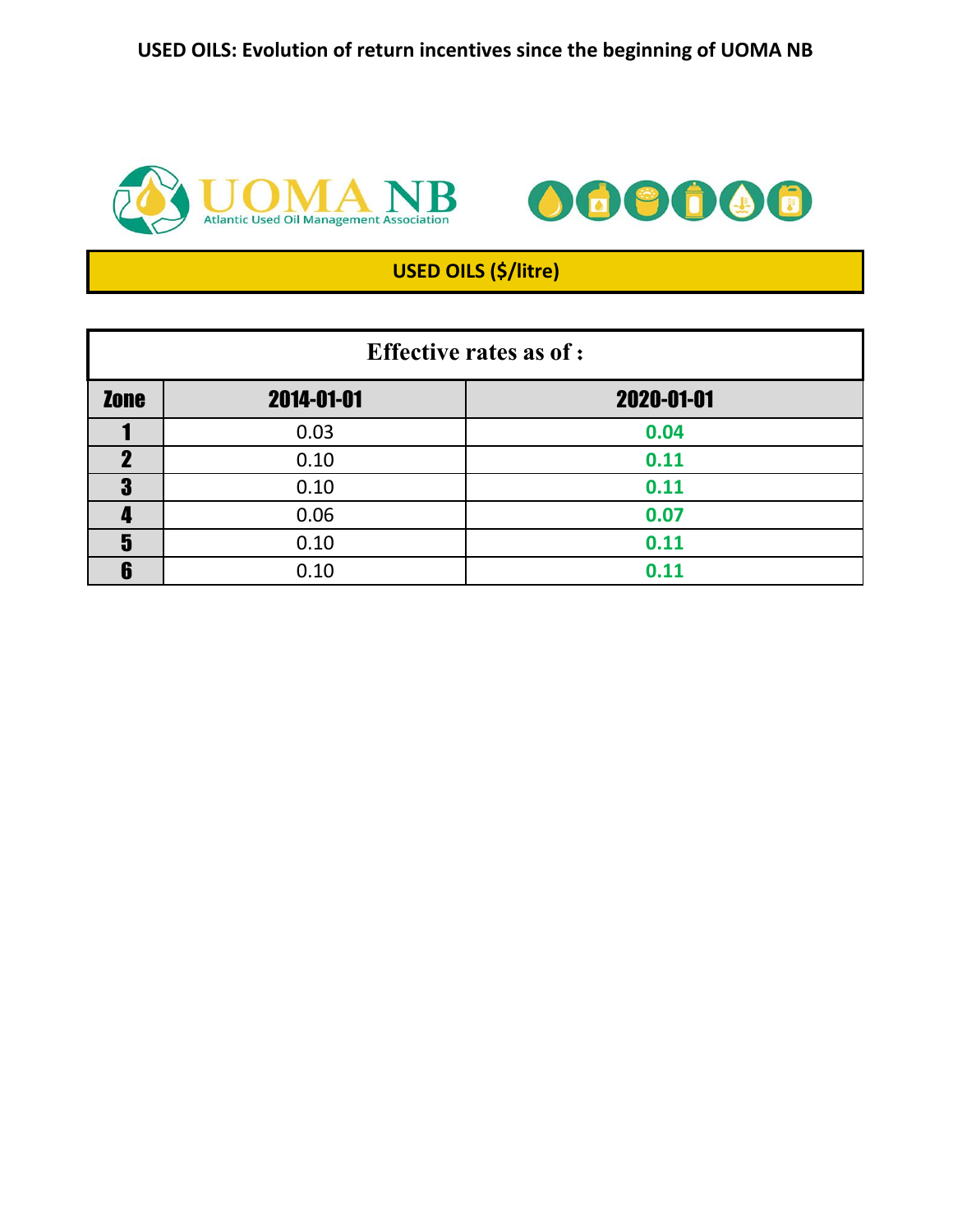**USED ANTIFREEZE: Evolution of return incentives since the beginning of UOMA NB**





### **USED ANTIFREEZE (45-55) (\$/litre)**

| <b>Zone</b> | 2014-01-01 | 2020-01-01 |
|-------------|------------|------------|
|             | 0.35       | 0.53       |
|             | 0.45       | 0.68       |
| 9<br>Ū      | 0.45       | 0.68       |
|             | 0.40       | 0.60       |
| 5           | 0.45       | 0.68       |
| 6           | 0.45       | 0.68       |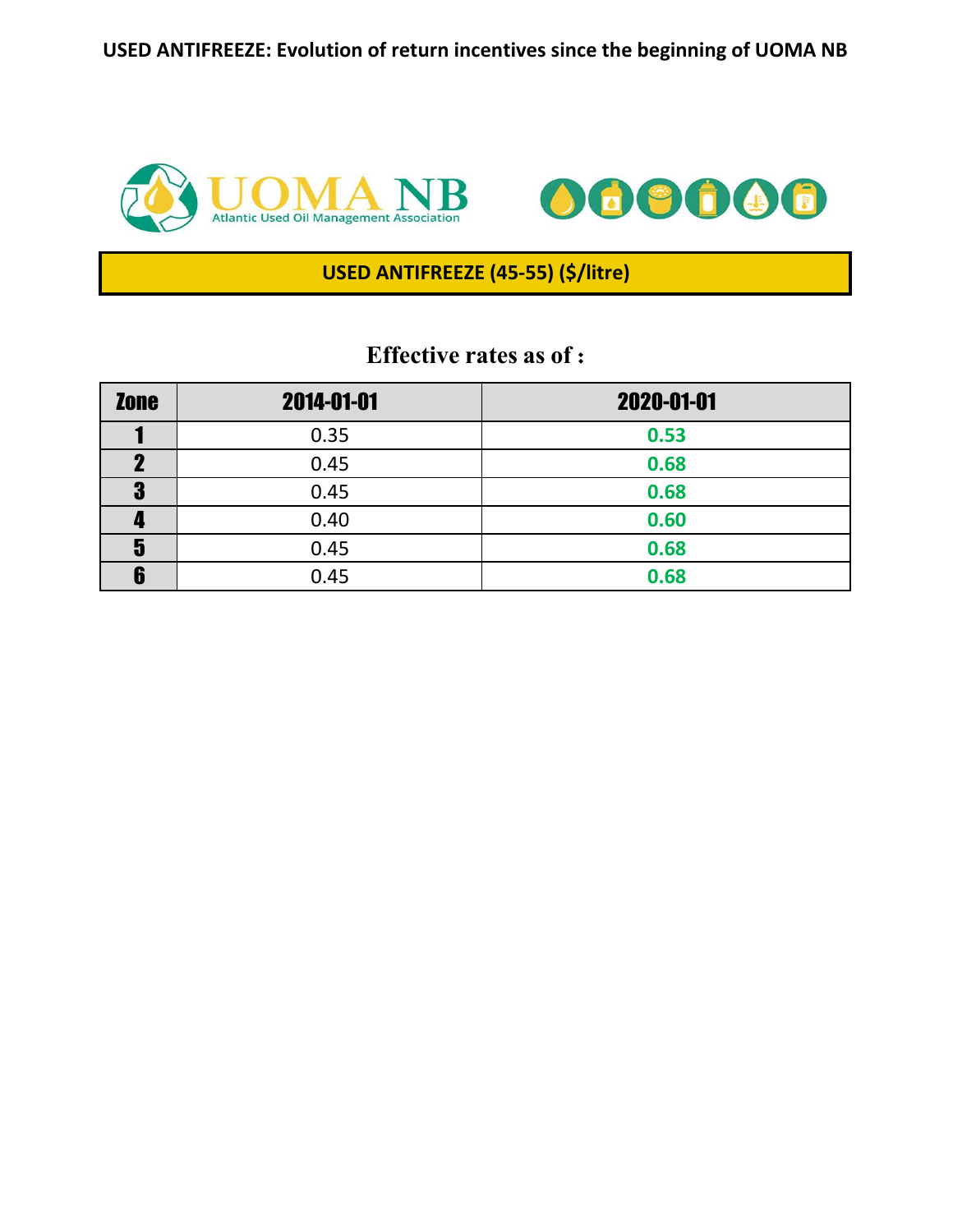## **USED FILTERS: Evolution of return incentives since the beginning of UOMA NB**



| <b>Zone</b> | 2014-01-01 |
|-------------|------------|
|             | 0.80       |
| ŋ           | 1.00       |
| Œ<br>П.     | 1.00       |
|             | 0.90       |
| 5           | 1.00       |
| œ           | 1.00       |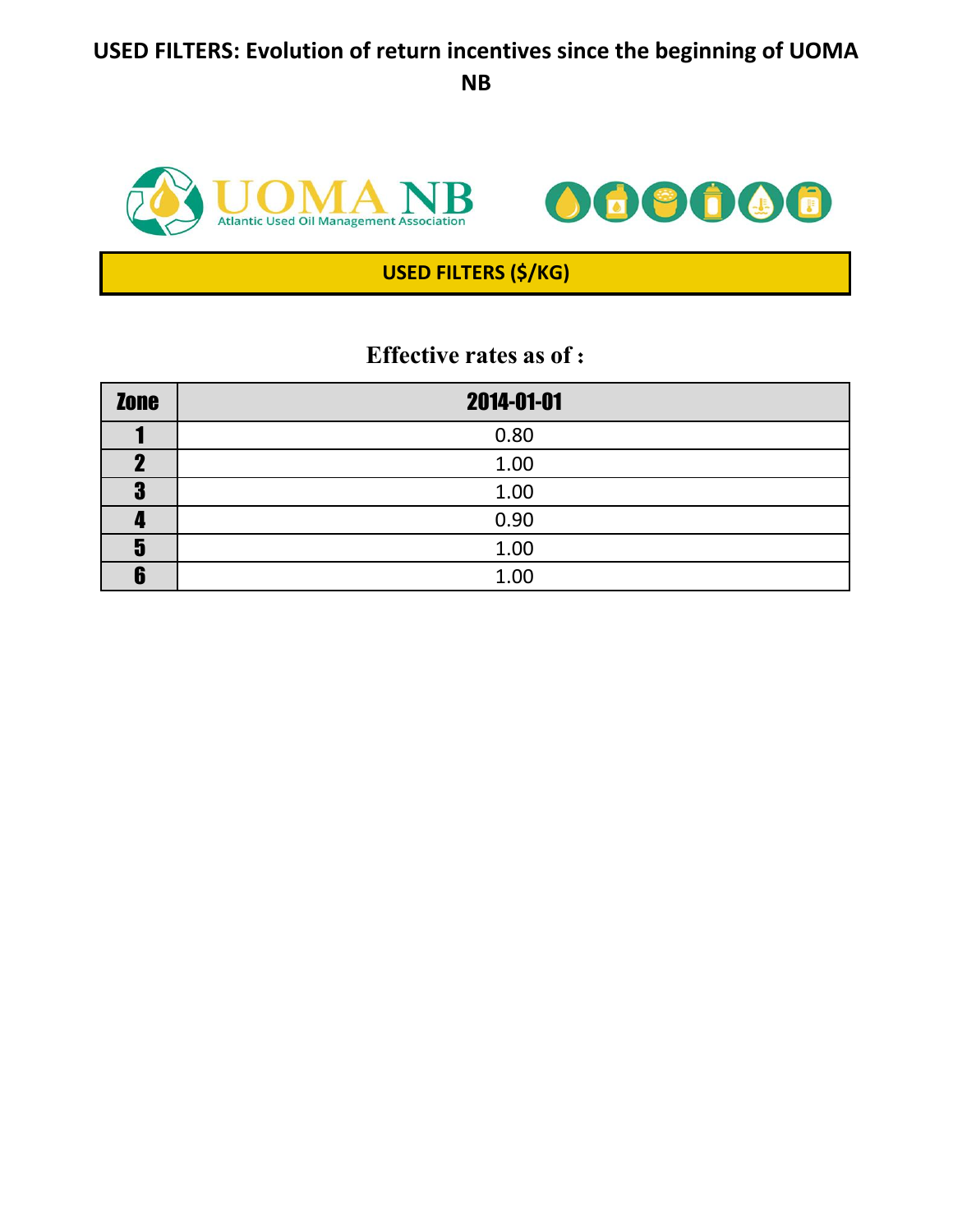**Used oil and antifreeze CONTAINERS: evolution of return incentives since the beginning of the program of UOMA NB (50 litres and less containers, excluding aerosols)**





#### **USED OIL AND USED ANTIFREEZE CONTAINERS (\$/KG)**

| <b>Zone</b> | 2014-01-01 | 2020-01-01 |
|-------------|------------|------------|
|             | 2.10       | 2.30       |
|             | 2.25       | 2.45       |
| D           | 2.25       | 2.45       |
|             | 2.50       | 2.75       |
| 5           | 2.25       | 2.50       |
|             | 2.25       | 2.50       |